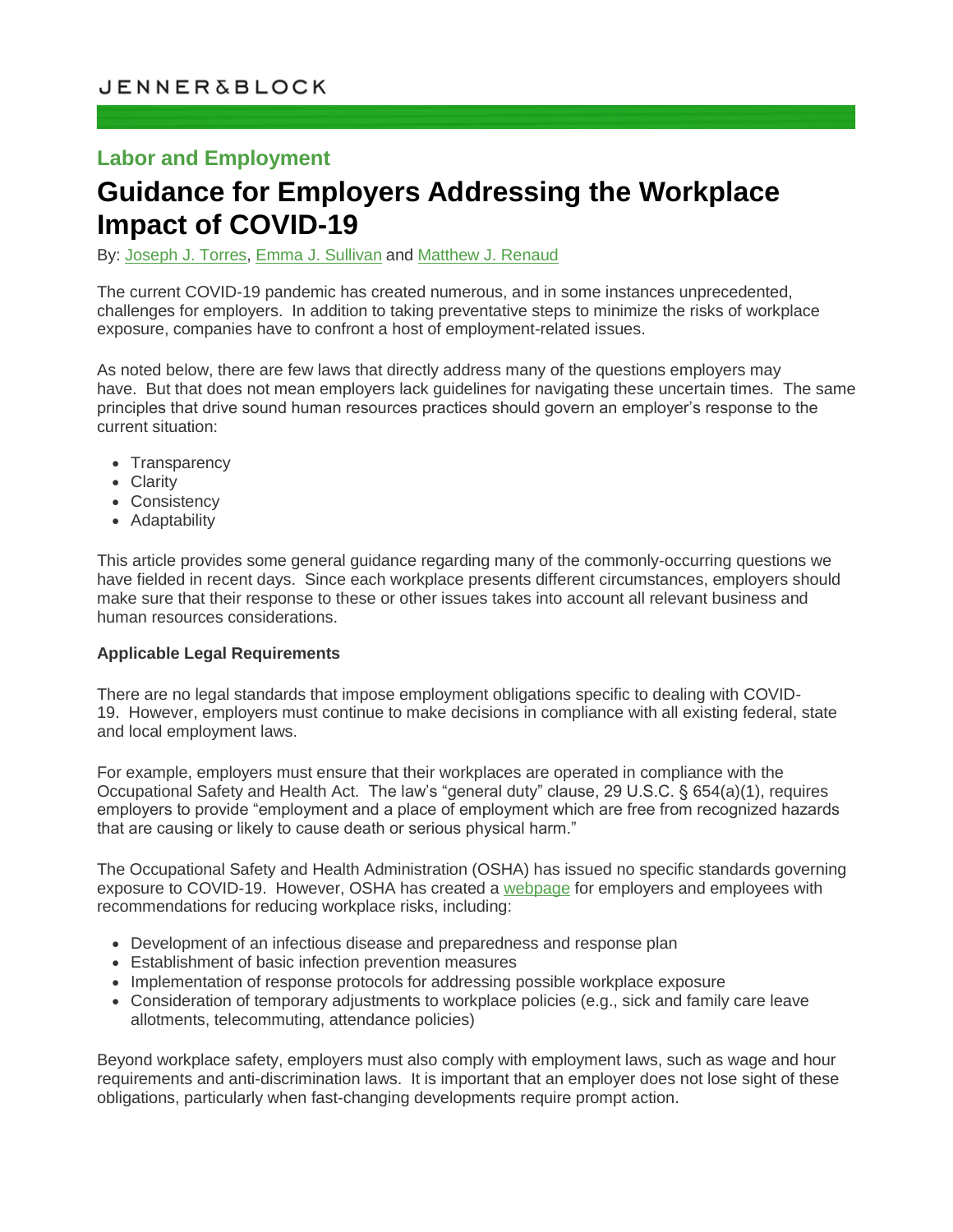## **Compensation and Benefits**

The current situation has led some employers to cease, curtail or relocate operations. Each of these occurrences implicates different employment law issues that may vary depending on whether an employer is dealing with exempt or non-exempt employees.

## **Non-Exempt Employees**

In general, an employer is not required to pay nonexempt employees who are not performing any work. Thus, an employer who closes is not required to continue to pay non-exempt employees. To the extent an employer decides to provide compensation given the current circumstances, it retains a fair amount of discretion regarding the terms of payments it is providing to employees who are not performing services.

On the other hand, if an employer is having nonexempt employees work remotely, employers need to ensure that nonexempt employees are being paid for all hours worked, as well as all hours where such employees are required to be "on call." Employers must also compensate nonexempt employees for any overtime hours worked. All these requirements make it critical that employers keep records of all compensable hours a nonexempt employee working remotely is performing.

## **Exempt Employees**

Unlike nonexempt employees, exempt employees typically must be paid their full salaries regardless of the specific hours worked as long as some work is performed during a given time period. For example, under the Fair Labor Standards Act, exempt employees typically must receive their full salary if they perform any work in a given workweek. There may be circumstances when an employer may curtail pay for exempt employees. However, employers should consult any applicable laws and regulations (federal and state) to determine when such circumstances may arise, as well as the possible impact certain actions may have on the individual's continued exempt status.

#### **Healthcare Benefits**

In general, employers are not required to provide health insurance to employees who do not meet the plans' eligibility requirements. These requirements typically may include working a sufficient number of hours or paying the required contributions. However, in these times of ambiguous employment status, the impact of the Affordable Care Act needs to be assessed in determining whether an employer needs to offer healthcare coverage and when COBRA may commence. This evaluation should be conducted in conjunction with employee benefits counsel.

# **Paid Time Off**

Unlike health insurance, an employer typically has greater flexibility in how to handle employee's use of vacation and paid time off (PTO). For employers with *less than 500* employees, this has changed due to COVID-19 under the Families First Act just signed into law Wednesday, March 17, 2019. For a more detailed summary of the Families First Act, go to the Jenner & Block [COVID-19 Resource](https://jenner.com/practices/447/library)  [Page.](https://jenner.com/practices/447/library)

For employers with 500 or more employees: Because employers typically fund such benefits out of general assets, they can elect to maintain or modify such benefits as they see fit. Similarly, if an employee is not eligible for PTO, or has exhausted their time off benefits, an employer has discretion to extend PTO benefits to such individuals.

For employers with fewer than 500 employees: **The Families First Act**, among other things, provides employees access to: (i) 12-weeks of job-protected leave under an emergency expansion of the Family and Medical Leave Act ("FMLA") and (ii) 2-weeks of paid sick leave pursuant to adoption of new paid sick leave requirements. The provisions related to expanded FMLA leave and paid sick leave apply only to (a) **private employers with fewer than 500**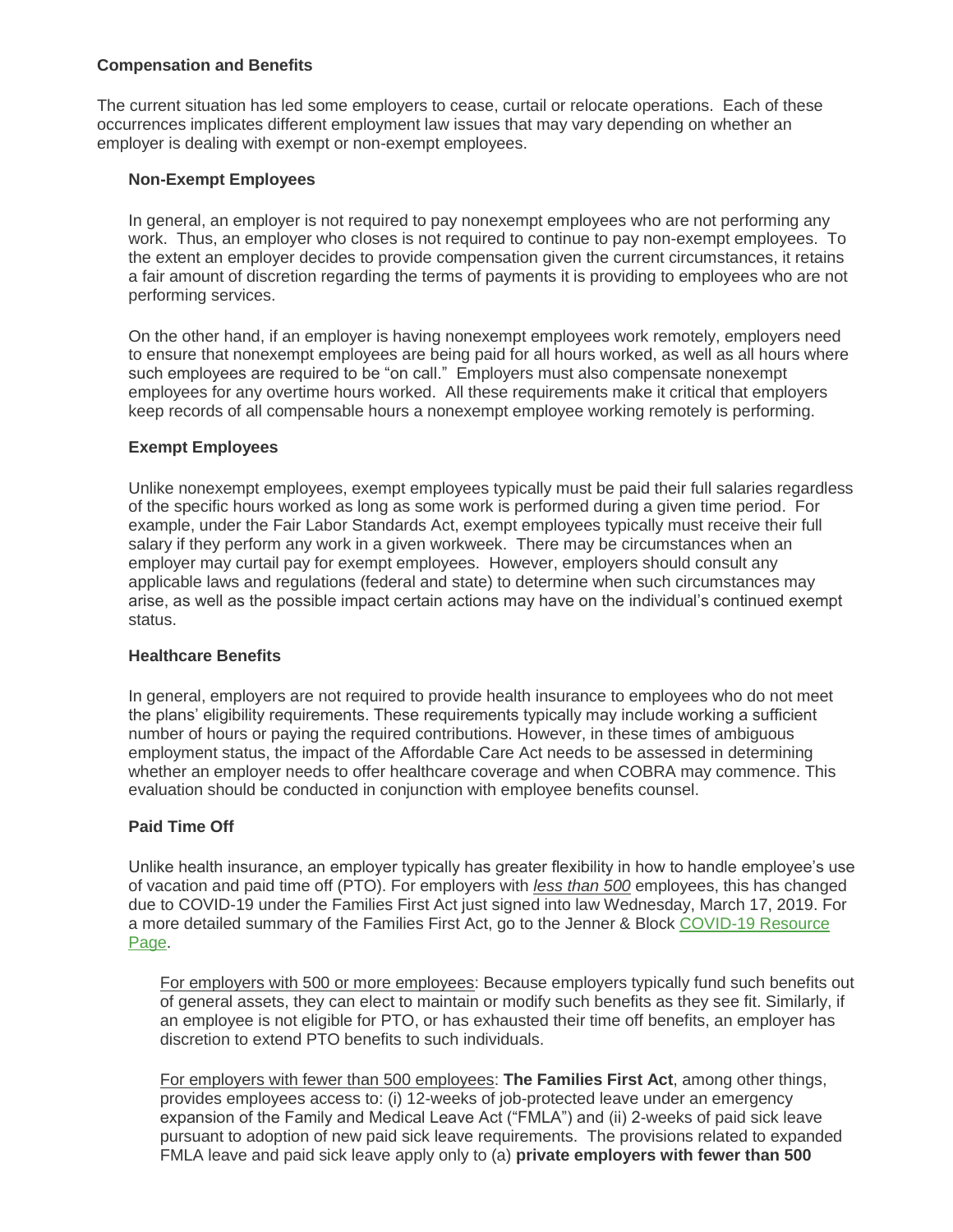**employees**, and (b) **covered public employers**. Employers are given payroll tax credits to offset the cost of the FMLA and sick leave expansion.

In a related vein, employers typically have discretion to limit or cancel vacation if necessitated by business conditions. However, many state laws also prohibit employers from taking action against employees who engage in lawful off-duty activities. Employers need to proceed cautiously in deciding how to implement restrictions in order to strike the right balance in light of all relevant factors.

#### **Staffing**

As discussed above, if an employer has exempt or nonexempt employees who can work remotely, an employer must still make sure it is complying with any applicable wage and hour requirements. Some states also require employers to reimburse employees for any expenses they may occur, such as internet or phone access.

There are also numerous operational considerations employers need to evaluate, including data security, insuring reliable remote communications, maintaining schedules, and other business continuity issues. For employers who do not have existing telecommuting policies, they should consider establishing consistent parameters that address issues relevant to their workplaces.

For those operations and employees who cannot perform their work remotely, employers should implement measures, such as enhanced cleaning and social distancing, that can reduce the risk of workplace transmission. Again, OSHA and the Centers for Disease Control (CDC) have helpful guidance for employers dealing with such issues.

In cases where an employer cannot allow employees to work remotely or where travel is necessary, it must recognize that employees have the right to refuse to work if they have reasonable concerns regarding their personal safety or the safety of their working conditions. Employer must avoid knee-jerk responses that do not appear to reasonably evaluate such concerns.

#### **Dealing with Suspected Illness**

There are no hard and fast rules on how to address unconfirmed concerns or reports that an employee may be exhibiting symptoms and/or has been exposed to COVID-19. Employers need to proceed with due regard for the rights of everyone involved.

Employers may need to question employees who are exhibiting symptoms. And in general employers are within their rights to direct an employee to leave work if the employer reasonably believes the employee is creating risk for themselves or other employees.

However, the manner and scope of such questions, and how an employer handles information the employee may provide, needs to still comply with laws such as the Americans with Disabilities Act and the Health Insurance Portability and Accountability Act's Privacy Rule governing "personal health information." (PHI). Therefore, for example, employers should carefully evaluate the need and risks associated with "on site" assessments and, in any event, avoid any disclosure of PHI in addressing concerns that an employee may be ill.

In the current environment, employers should also keep aware of employees who may be returning from travel to other locations (whether for business or pleasure) or who may be dealing with illness within their family. Whatever level of scrutiny an employer chooses to establish in evaluating the workplace risk, it must do so in a consistent and transparent fashion. Ad hoc approaches increase the risk of discrimination claims.

Finally, if an employee ends up being diagnosed with COVID-19, an employer should require that employee to stay at home, along with any employees who may have interacted with that individual. If applicable, employers need to make sure employees are given any rights they have under leave laws